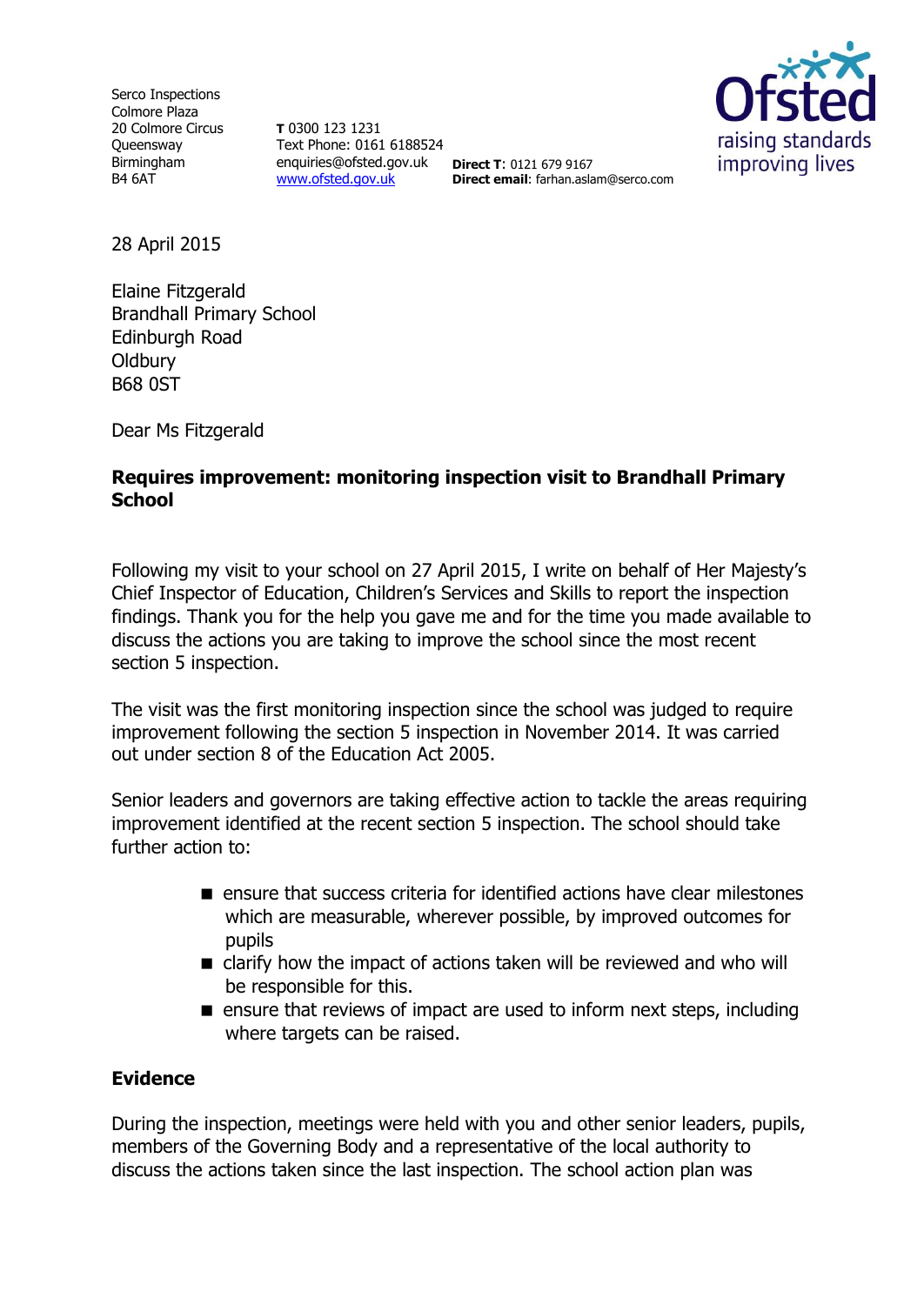

evaluated. A tour of the school was undertaken and pupils' work was scrutinised, along with a range of other documents.

## **Context**

Since the last inspection two staff have left the school and three were appointed at Easter. A new member of staff will join the school in September and you are currently recruiting for 2 Early Years teachers.

### **Main findings**

Since the last inspection you, your leaders and governors have worked hard to begin to stabilise the turbulent staffing situation that has been a feature in the school over the last 18 months. Consequently, most teaching staff are now permanent appointments, enabling you to plan and focus support, development and challenge more effectively to improve teaching across the school. Furthermore, the school's self evaluation is now rigorous and supported by robust evidence. For instance, records of the school's monitoring of the quality of teaching show that a range of evidence is now used to judged performance, with pupils' progress at the heart of the process. This is supported by the increased rigour of pupil progress meetings, which are more sharply focused on rapid identification of pupils' needs, to inform early intervention, particularly for those groups who have not achieved as well as they should previously.

You agree that teaching still requires improvement because it is not yet consistently good in all year groups and all subjects. In part, you feel this is due to the staffing issues the school has been struggling with recently. We agreed that your first priority should be achieving a stable complement of staff. In September, another permanent teacher will join the school, reducing temporary staff to three out of 20 teaching staff. A key strength of the school is the willingness of those teachers who are well established at the school to support permanent new teachers and you feel that this will enable you to move the school on more rapidly, from September.

In response to the previous inspection outcomes you have introduced a new marking policy, which has now been in force for a term. However, although some staff are using the policy effectively and consistently, this is not the case in all year groups. Where marking is good, teachers explain what pupils have done well and what they need to improve. In the best examples, pupils respond thoughtfully, completing targeted gap tasks that help them improve and demonstrate their new understanding, so that a dialogue is built up that supports rapid progress. However, too much marking is limited to praise stamps, ticks or very short comments that do not enable pupils to understand what they need to do to improve. Few topic books were regularly or helpfully marked in any year group and there is little evidence that teachers are routinely ensuring that pupils are required to apply their literacy and numeracy skills in such work, or that they are checking for these.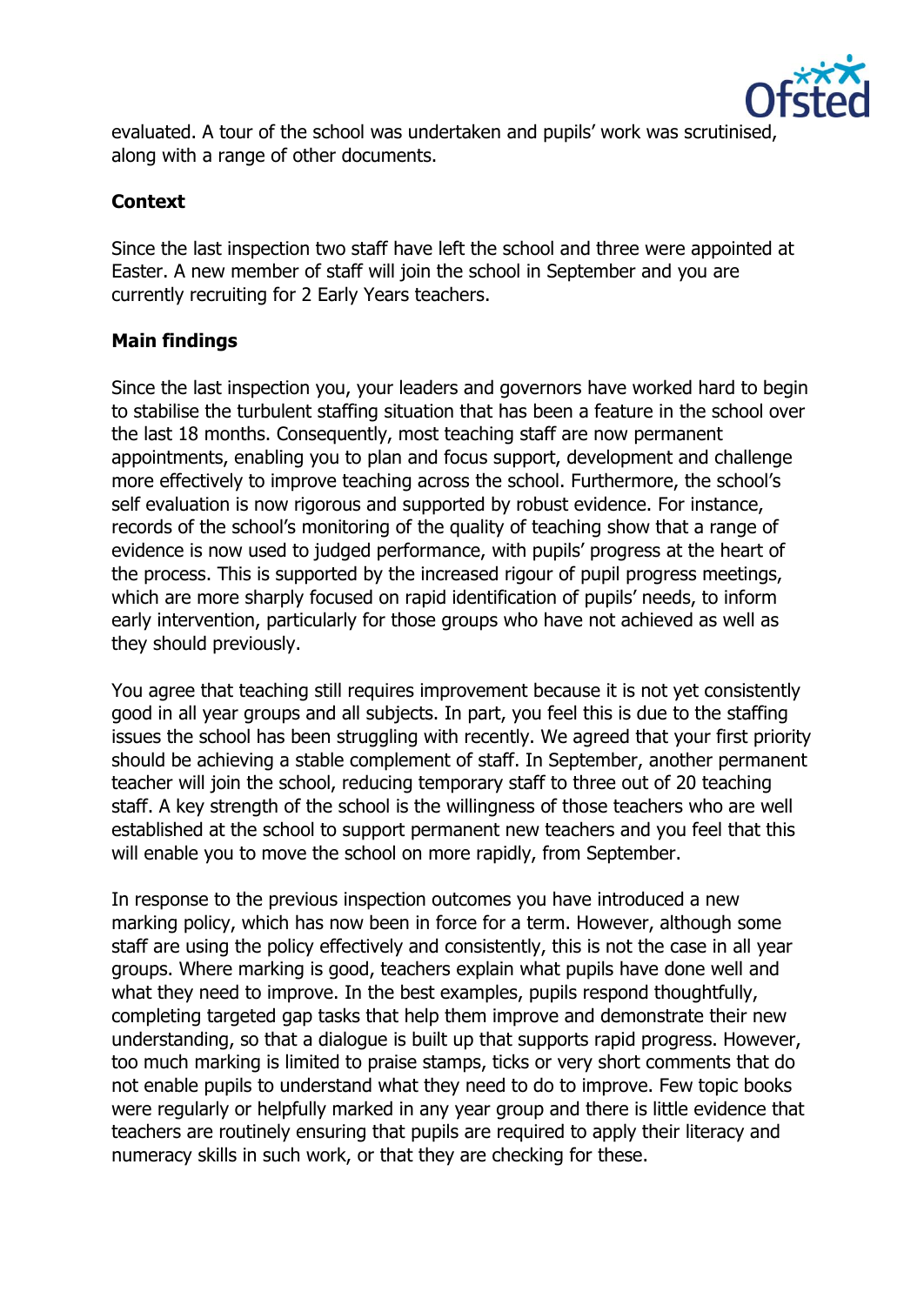

You have robust systems in place to track pupils' progress and plans are developing well to ensure that these will remain effective within the new assessment arrangements. Current information suggests that there will be a significant rise in achievement this year. Although attainment is likely to be slightly below national averages, you expect progress for Year 6 to be at least in line with expectations. Attainment for Year 2 pupils is likely to be slightly below national expectations. However, rates of progress have improved significantly for this cohort who entered key Stage 1 well below age related expectations. This is supported by the improvements secured in phonics. For instance in Year 1 85% of children are expected to complete phase 3 and 20% phase for. This compares to 2014 outcomes of 67% and 0% respectively. You are expecting 69% of Year 1 pupils to meet the national standard this year.

You and your leaders have had a strong focus on improving the achievement of groups. We agreed that writing remains a major focus for improvement across the school and that in some year groups more rapid progress in reading is also required to close the gap with national outcomes.

You have responded robustly to the review of pupil premium funding and the school's most recent data shows that disadvantaged pupils are now making better progress in all subjects. However, we discussed the need to ensure that expectations for these pupils needs to be even higher than for others if gaps are to be closed as rapidly as you wish.

The school's special educational needs co-ordinator (SENCO) has worked hard to establish rigorous systems for identifying pupils with special educational needs, as well as those who may fall just below the threshold, but require some additional support. The precision tracking in place has already had an impact, which can be seen in the improving rates of progress for this group. Training has also been provided for learning support staff to improve planning and assessment for 'P' levels and you expect this to have an impact on rates of progress for these pupils.

In response to the last inspection, you have also undertaken baseline testing of all pupils for reading and comprehension. The outcomes from this have informed training for guided reading as well as delivery of speaking and listening activities in the classroom. This was noted as a feature in the classrooms visited during this inspection, where teachers actively encouraged pupils to express their ideas, explain their decisions and justify their arguments.

Improvements in the Early Years, noted at the last inspection, have continued. The Early Years leader has continued to develop the resources and learning spaces, improved assessment and ensured that Early Years practitoners have received training to rapidly identify and support those children who need additional help.

Governors have worked extremely hard to develop their skills rapidly. They have completed the review of governance requested, and produced and implemented an